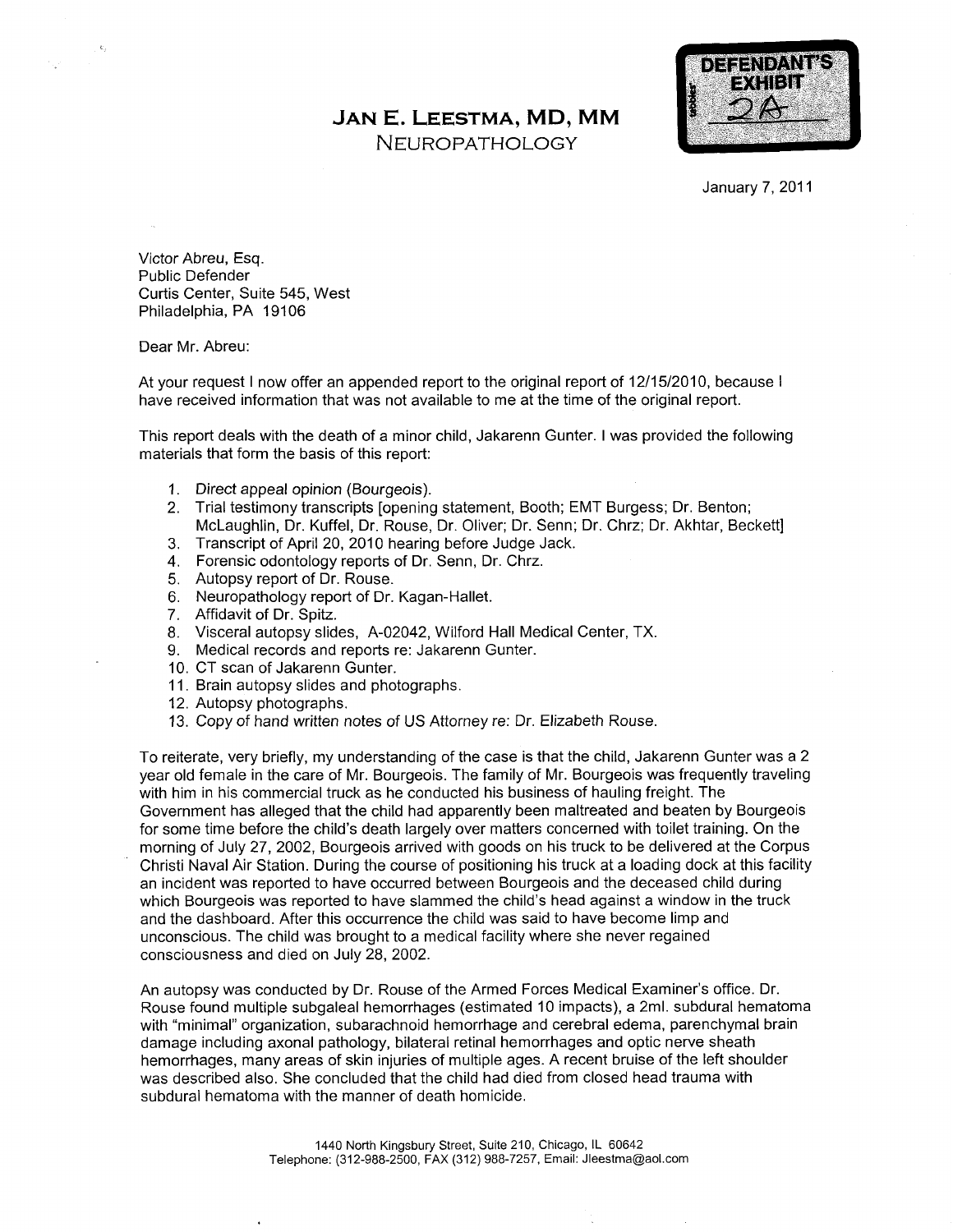A neuropathological examination of the brain was performed by Dr. Kagan-Hallett who reported the brain to be swollen, with a subarachnoid hemorrhage and a subdural hematoma that in its oldest portions was estimated to be a few weeks or approximately 10 days in duration. Dr. Kagan-Hallett also found axonal injury in the white matter with macrophage responses in the tissue. She also reported organizing contusion infarcts in the brain 7+ days in duration. The term "organizing" refers to a healing process ongoing in the hematoma that takes time to evolve indicating that the oldest part is <sup>10</sup> days or more old from time of death

From the report of Dr. Kagan-Hallett, it is obvious that the child had a subdural hematoma, though it doesn't appear to be very large, and appears to have an acute component in addition to the component that was healing as discussed above. The older and larger component's age is derived from the microscopic appearance of the subdural hemorrhage and the healing process which occurs over time after the inception of the hematoma. This would clearly indicate that the oldest part of this lesion predated her final hospitalization by many days or longer It is common to have relatively fresh red blood cells in a chronic subdural hematoma. Such cells could have appeared immediately before the child died or up to 2-3 days previously. Such "recent" bleeding cannot be aged any more precisely. It cannot be known when the most recent bleeding into the hematoma occurred within a window of two days or how it occurred. It also cannot be known if this acute component contributed or caused death

My examination of the gross autopsy photographs relevant to the head and brain revealed primarily right sided apparently recent subdural hematoma of the vertex dura from its external appearance. It appears relatively thin with a probable volume of a few ml. Photographs of the reflected scalp reveal subgaleal hemorrhage a few cm diameter above the temporalis muscle approximately over the coronal suture on the right side a few cm from the midline. The hemorrhage is dark red-black in color. The anterior reflected scalp has a number of apparent impact sites with the largest about 1 cm. These do not appear to be full thickness scalp hemorrhages and their age is not determinable from the photographs. The posterior scalp in the occipital region behind the right ear shows another subgaleal hemorrhage about 2 cm with indistinct margins and possibly some color changes tending toward brown rather than dark redblack

My examination of the visceral autopsy slides revealed that several sections of the scalp had deep subcutaneous hemorrhages with inflammatory reactions of varying age and degree, ranging from bruises that had preserved red cells (2-3 days or less in age), early inflammatory cell changes (a few days or older), granulation tissue and early scar formation (a week plus), and essentially healed skin lesions (many weeks old). The lungs showed congestion, edema and an "early" pneumonia with pulmonary macrophage activation. The kidneys, adrenals, liver, spleen and gall bladder showed congestion. The pancreas was autolyzed. One section of what was probably the tongue showed old lesions in the process of healing. The heart showed an area of myocardial hemorrhage and necrosis with reactive cells present. I concluded that the child had an early pneumonia which is not uncommon on individuals maintained on a respirator but could have preceded hospitalization The skin lesions clearly represent dermal injuries of multiple ages from within two days of death to many weeks before death. The tongue shows a healing injury. It seems inescapable that this child had been physically assaulted over a considerable period of time before death

On 1/5/2011 I received 6 neuropathology brain slides from the University of Texas (Kagan-Hallett's slides). Examination of these materials revealed a slide of dura and superior sagittal sinus that contained a thin chronic subdural membrane attached to a recent blood clot. The thin membrane was composed of 3-5 layers of fibroblasts and other cells This was not attached to the dura The dura contained many layers of chronic inflammatory cells and fibroblasts attached to the arachnoid granulations. The thickness of these reactive cells were sufficient to place the age of the inception of the bleeding in that location to about <sup>10</sup> days from time of death in keeping with Dr. Kagan-Hallett's estimations in her report. In addition, I found a thrombus in the superior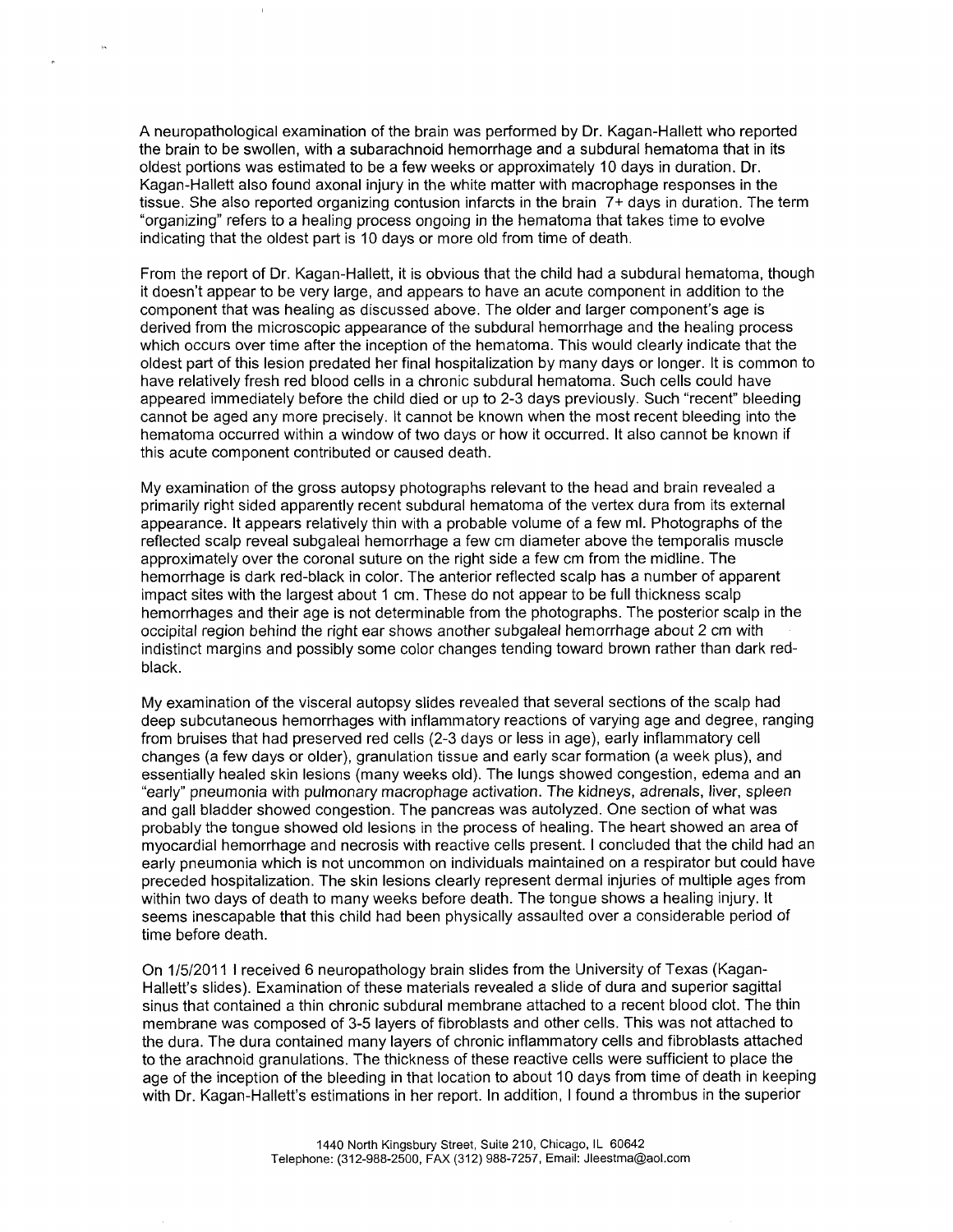sagittal sinus that was not attached to its wall and another thrombus separate from this one lying free. This was clearly a premortem thrombus and showed fibrin, layering and peripheral cellular reactions indicating it was likely attached to the wall of the sinus at one time. The estimation of this process' age is many days, perhaps a week from death

 $\bullet$ 

In addition I noted several necrotizing lesions of the surface of the brain that spilled over into the arachnoid and subarachnoid space. These all contained chronic inflammatory cells, some with pigment in them including macrophages and early capillary and vascular reactions to these processes There was chronic subarachnoid hemorrhage with recent component including chronic inflammatory cells. In one section this same process appeared to involve the subependymal brain tissue and ependyma. These lesions may represent venous infarctions whose most likely cause was cerebral venous thrombosis. The presence of macrophages, capillary reactions and pigmented macrophages makes these lesions probably about 7 days or more from the time of death

Given the many scalp bruises of various ages it is reasonable to conclude that the child had suffered many impacts to the head over time which could have led to the subdural hematoma It is not possible to determine if the physical actions ascribed to Mr. Bourgeois on July 27, 2002, caused new bleeding into the subdural hematoma since it is not possible to histologically age acute blood in a bruise more precisely than indicating that the red cells could have arrived in the hematoma anytime within about two days of death. My examination of the CT scans reveals a relatively small recent subdural hematoma along the falx, mostly posteriorly along with some mixed density material that probably represents the older component of the subdural mentioned above

The finding of retinal hemorrhages and optic nerve sheath hemorrhages in this case do not provide any information regarding the mode of injury of this child They only indicate that the child increased intracranial pressure during the course of her hospitalization prior to death. The cause of the increased intracranial pressure was in part due to cerebral edema which in turn has several causes (hypoxia-ischemia, prior old brain injury, new concussive head trauma, and other processes). The subarachnoid hemorrhage's cause may be due to reperfusion injuries secondary to resuscitation and disturbed perfusion of the brain in the face of high intracranial pressure and/or venous thrombosis intracranially. The myocardial focal hemorrhage and necrosis could have been due to an intracardiac injection during resuscitation, though I find no record of this having been done

Regarding a critical question, that of when the fatal head injuries to the child were caused, it is clear that she had sustained a number of head impacts allegedly due to having been beaten over period of time. The subdural hematoma's cause is likely physical trauma but it cannot be determined whether this was inflicted or accidental The role of the subdural hematoma in the death is somewhat problematic because its volume is so small (a few ml.). This volume should have been easily compensated for by reabsorption of cerebrospinal fluid and thus would not cause a fatal collapse by itself. Further, chronic subdural hematomas can bleed on their own without any new trauma after the initial event or can be exacerbated by new incidents of head impact. Nevertheless, it appears that the child's condition deteriorated after the reported incident in the father's truck. It should be pointed out, however, that there is very little information derived from the autopsy that can accurately pin point what physical injury resulted from this alleged incident or that it directly caused the child's death. Much of the pathology in this child is not acute. The scalp injuries are of variable ages in which the hemorrhages show aging of red cells, cellular repair and inflammatory reactions and healing-scarring. The brain lesions range from possibly a few days in age to days to weeks old. The child may have had a coagulopathy which appears to have included a sagittal sinus thrombosis and possibly cortical venous infarctions. These processes could have resulted in the child's death at any time with or without any new episode of trauma